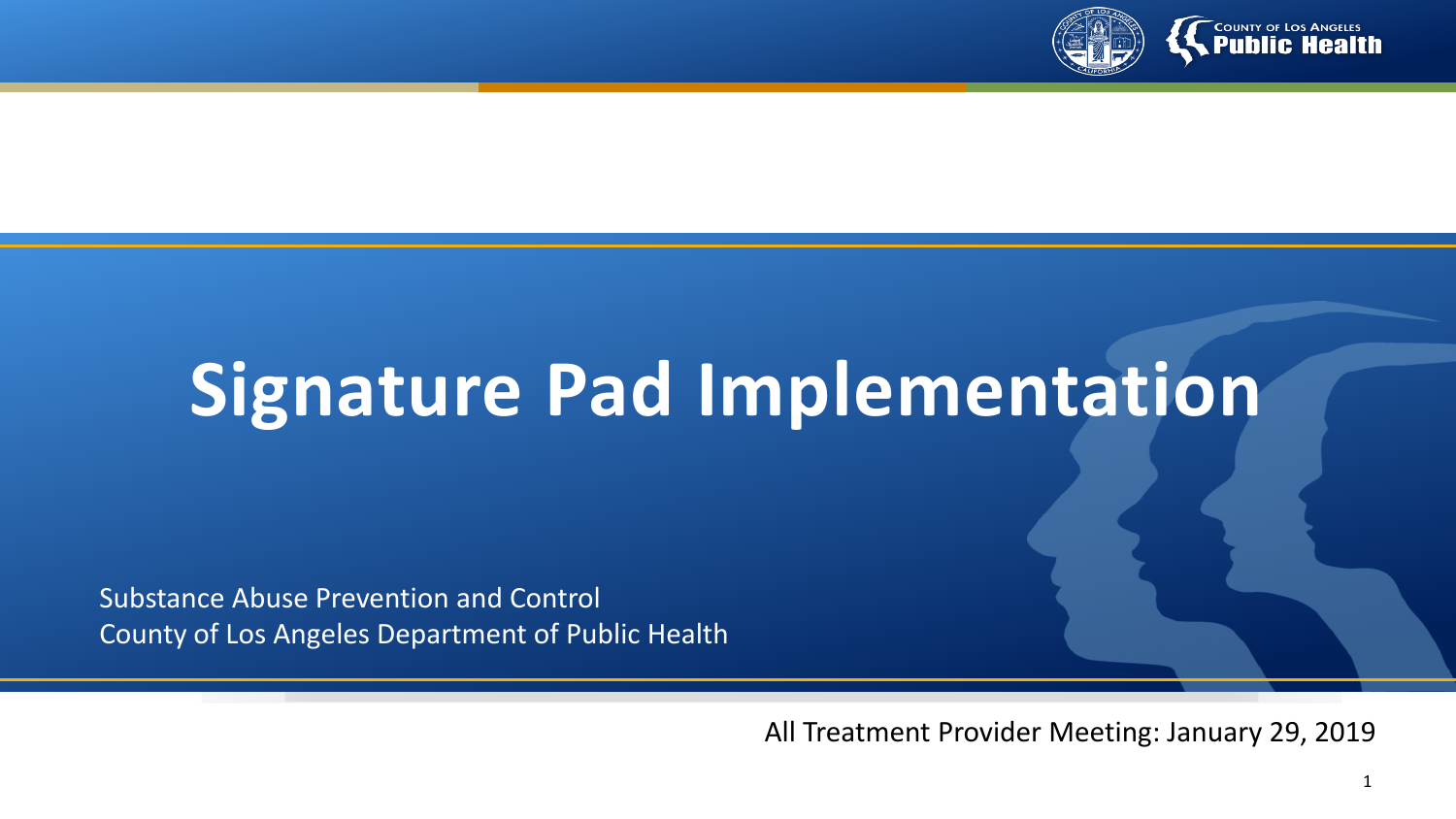

## **OUTLINE**

- **Signature Pads**
	- Terminology
	- Overview (Who, What, When, Where, Why)
	- Implementation Considerations
- **Software Upgrades**
	- Windows 10?
- **How Providers Should Be Preparing**

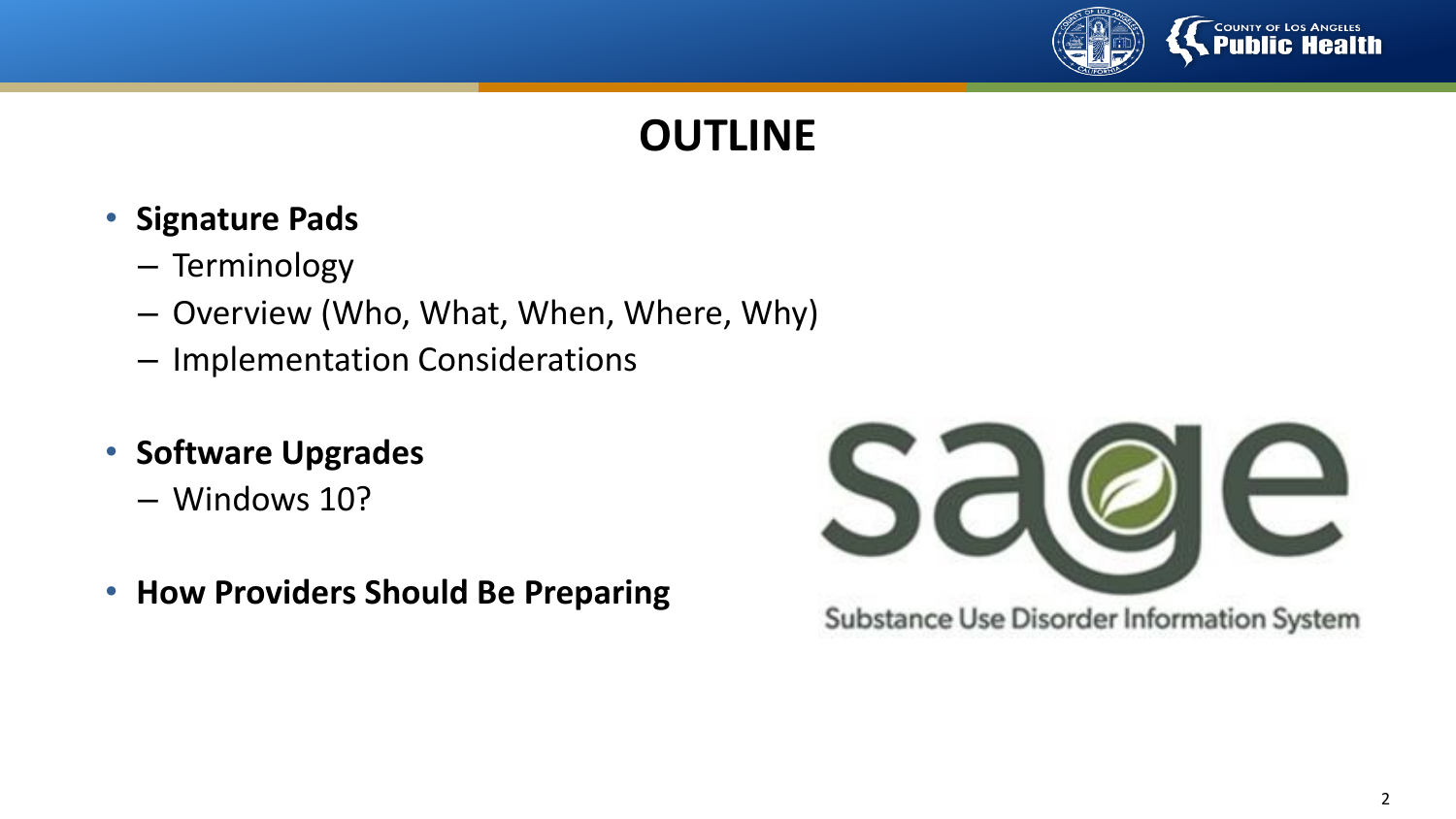

## **Signature Pads – TERMINOLOGY**

- **Terminology**
	- **Digital Signatures** Digital signatures created on the unique ID of provider Sage users when they finalize draft documents
	- **Electronic Signatures** Signatures physically signed on electronic signature pads
	- **Wet Signatures**  Signatures physically signed on paper

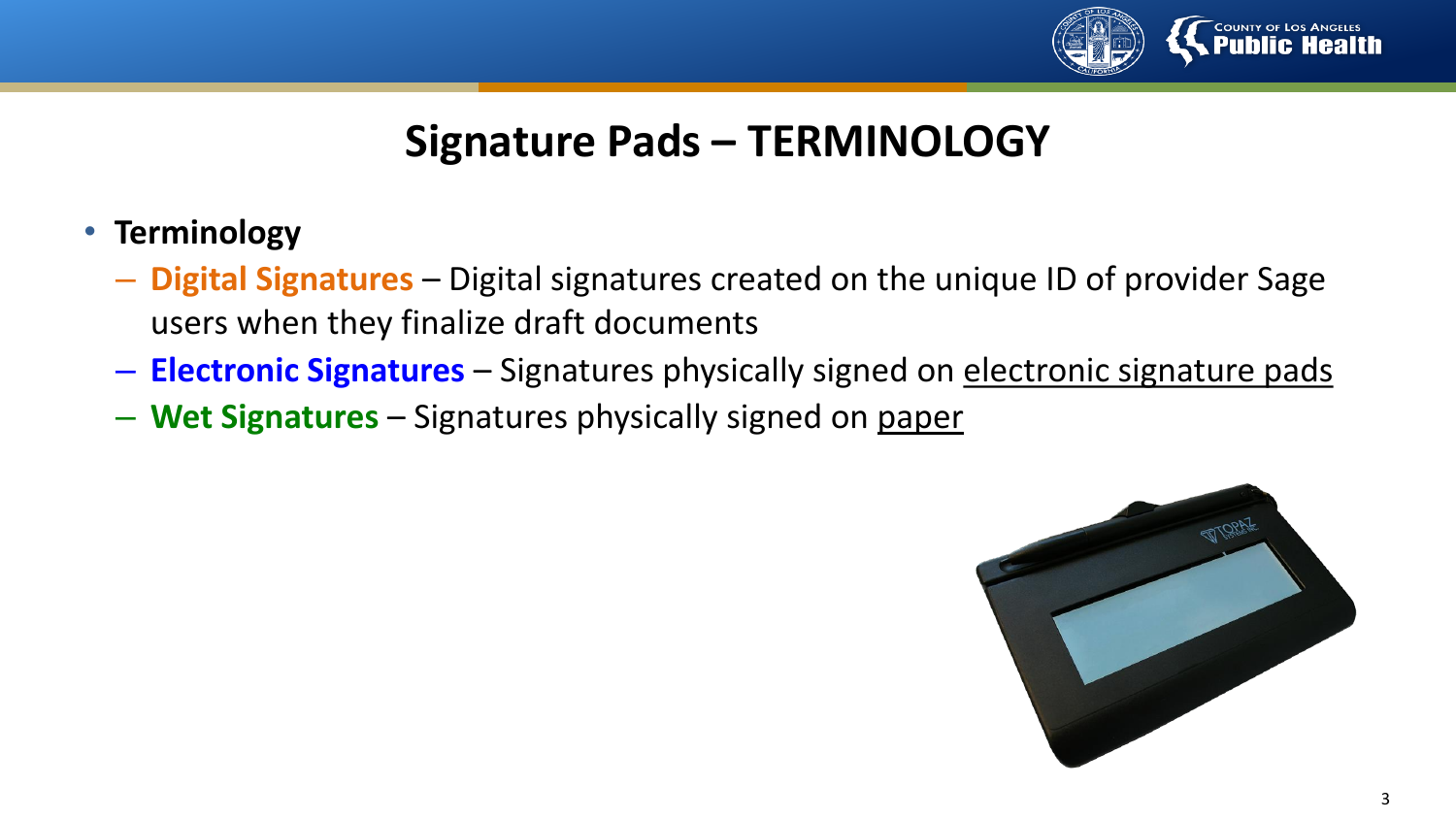

## **Signature Pads – OVERVIEW**

#### • **WHO**

- **Patients** are required to sign certain documents (e.g., Treatment Plans, Release of Information, Patient Handbook Summary).
	- To meet the patient signature requirement, patients need to either sign via an electronic signature pad ("electronic signature") or on the document itself ("wet signature").
- **Providers** are required to sign certain documents (e.g., Treatment Plans, ASAM Assessments, etc.).
	- "Digital signatures" satisfy this provider signature requirement, and are created every time a provider finalizes draft documents.
- NOTE: This signature pad discussion pertains to Primary Sage Users who don't already have signature pads. Secondary Sage Users will need to use signature pads that pertain to their hardware and EHRs.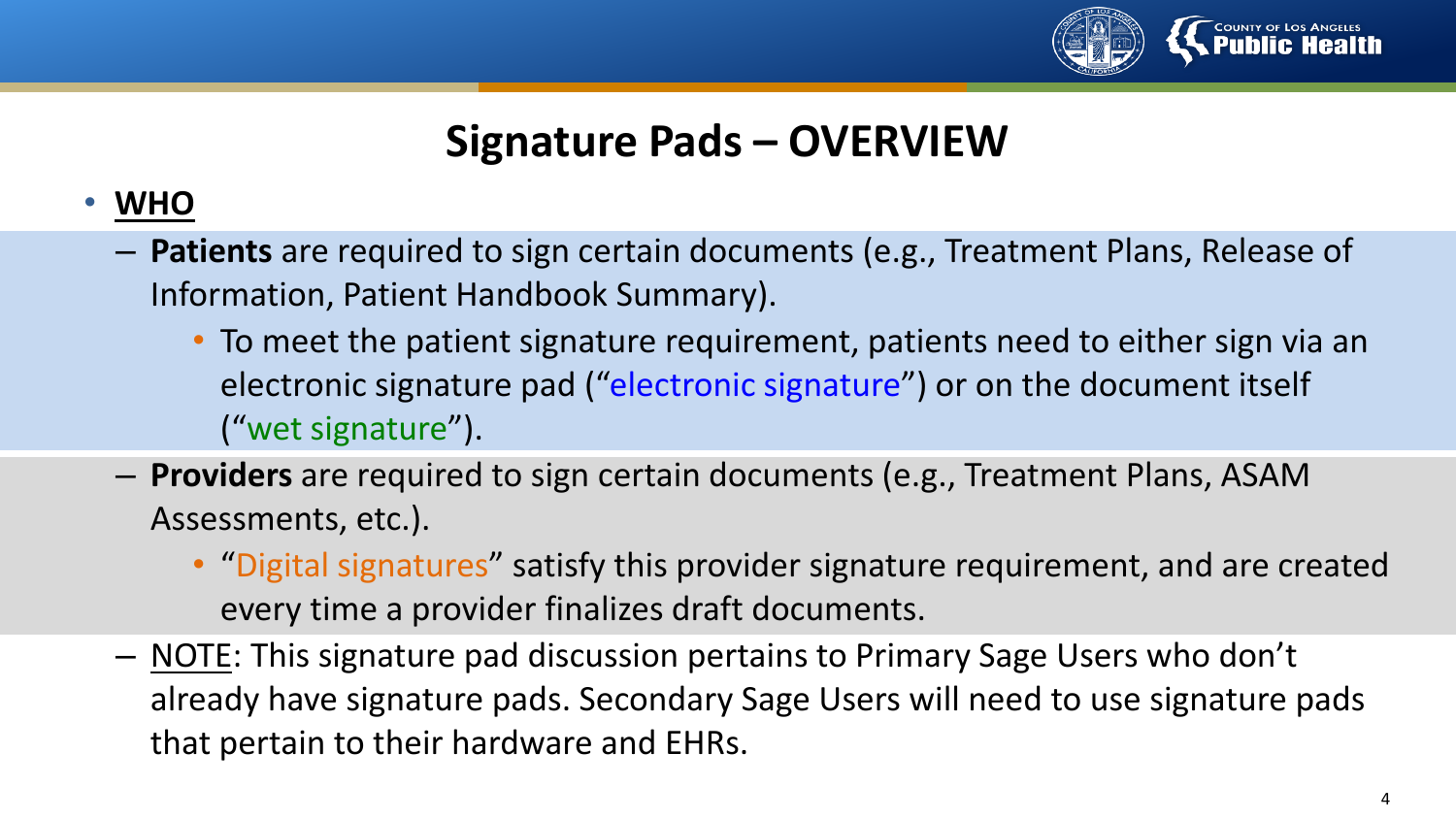

# **Signature Pads – OVERVIEW** (cont'd)

#### • **WHAT**

- Signature pads are devices that allow for "electronic signatures," similar to the signature pads you use after using your credit card to purchase things at stores.
	- Once implemented, signatures pads will be used by:
		- **Patients**
			- » Treatment Plans
		- **Providers**
			- » N/A because providers already have "digital signatures" that satisfy their signature requirements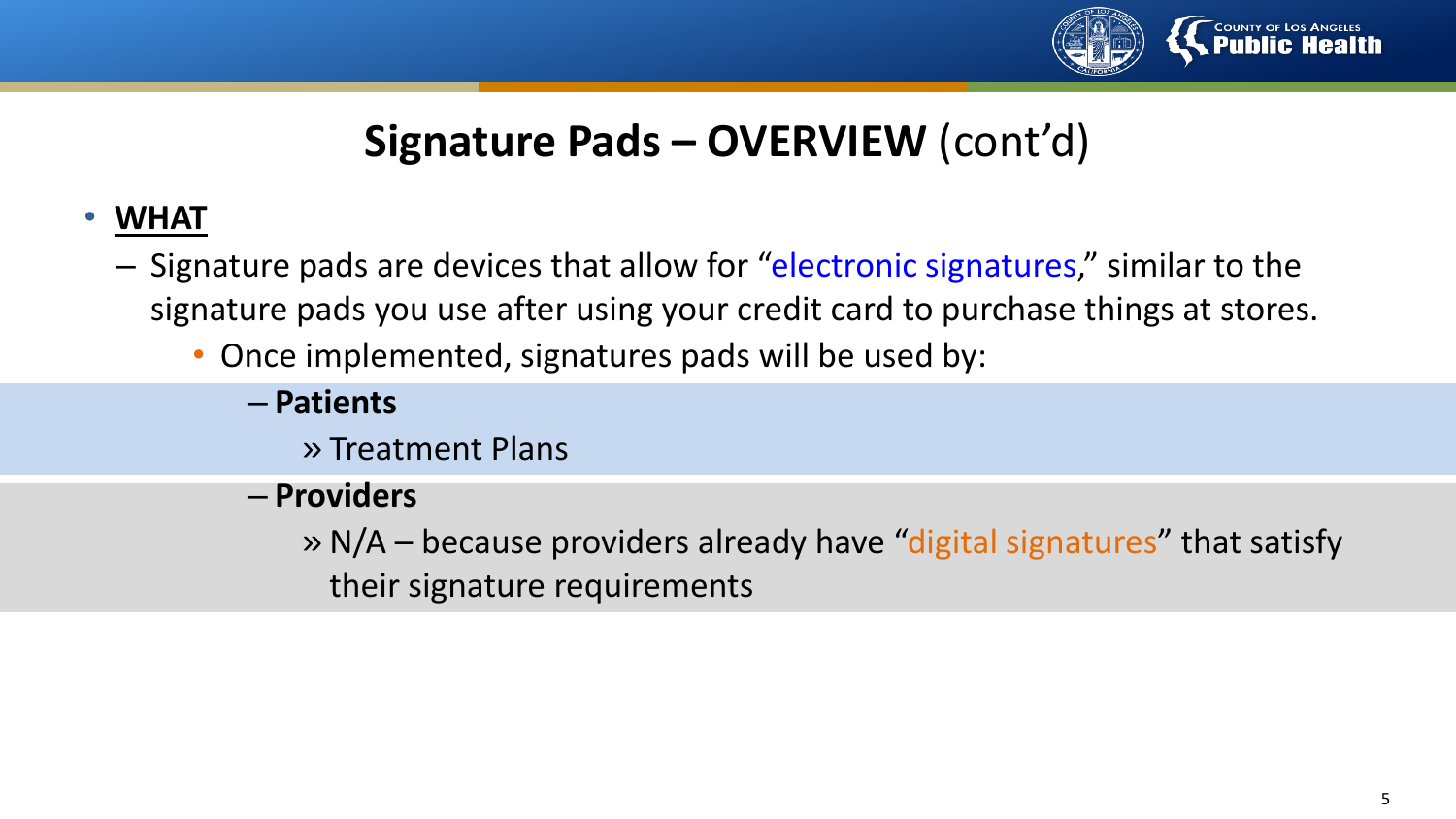

# **Signature Pads – OVERVIEW** (cont'd)

- **WHEN**
	- **Patients and providers need to sign documents according to timelines indicated in Provider Manual 4.0:**
		- Table 4. SAPC Access and Service Delivery Standards in the Provider Manual (pg. #36)
		- Table 19. Treatment Plan Minimum Requirements (pg. #169)
	- SAPC plans on implementing signature pads in **Spring 2019**, which is why SAPC and providers need to be prepare for this new process now.

#### • **WHERE**

- Signature pads will be used **at provider sites**.
	- Signature pads are often located in each room where a computer is used with patients and anywhere patients need to sign documents, including in clerical settings.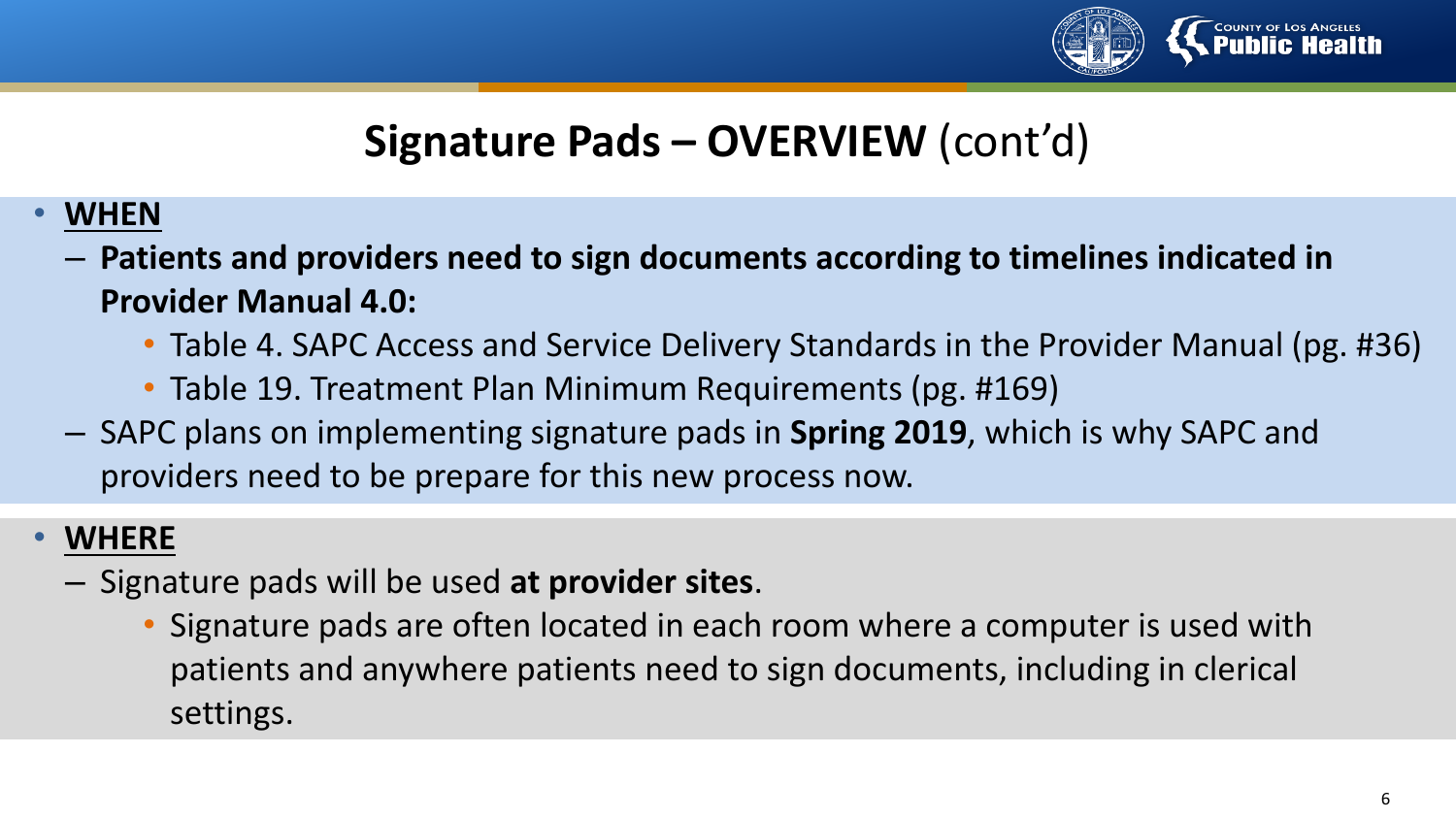

# **Signature Pads – OVERVIEW** (cont'd)

#### • **WHY**

- **Implementing signature pads makes things easier for providers by reducing, but not completely eliminating, the need to upload documents into Sage.**
	- The following documents still need to be physically signed by patients through wet signatures and uploaded into Sage because they reside outside of Sage:
		- **Release of Information Forms**
			- » This is a 2 step process: 1) Patient signs physical Release of Information Form with wet signature; then 2) Provider enters patient selection (either Option 1 [ALL providers within SAPC network] or Option 2 [SELECT providers within SAPC network] into the "Client Consent Form" within Sage
		- **Patient Handbook Summary**
	- However, signature pads eliminate the need to upload Treatment Plans with patient signatures, as patients can sign electronically with the signature pads.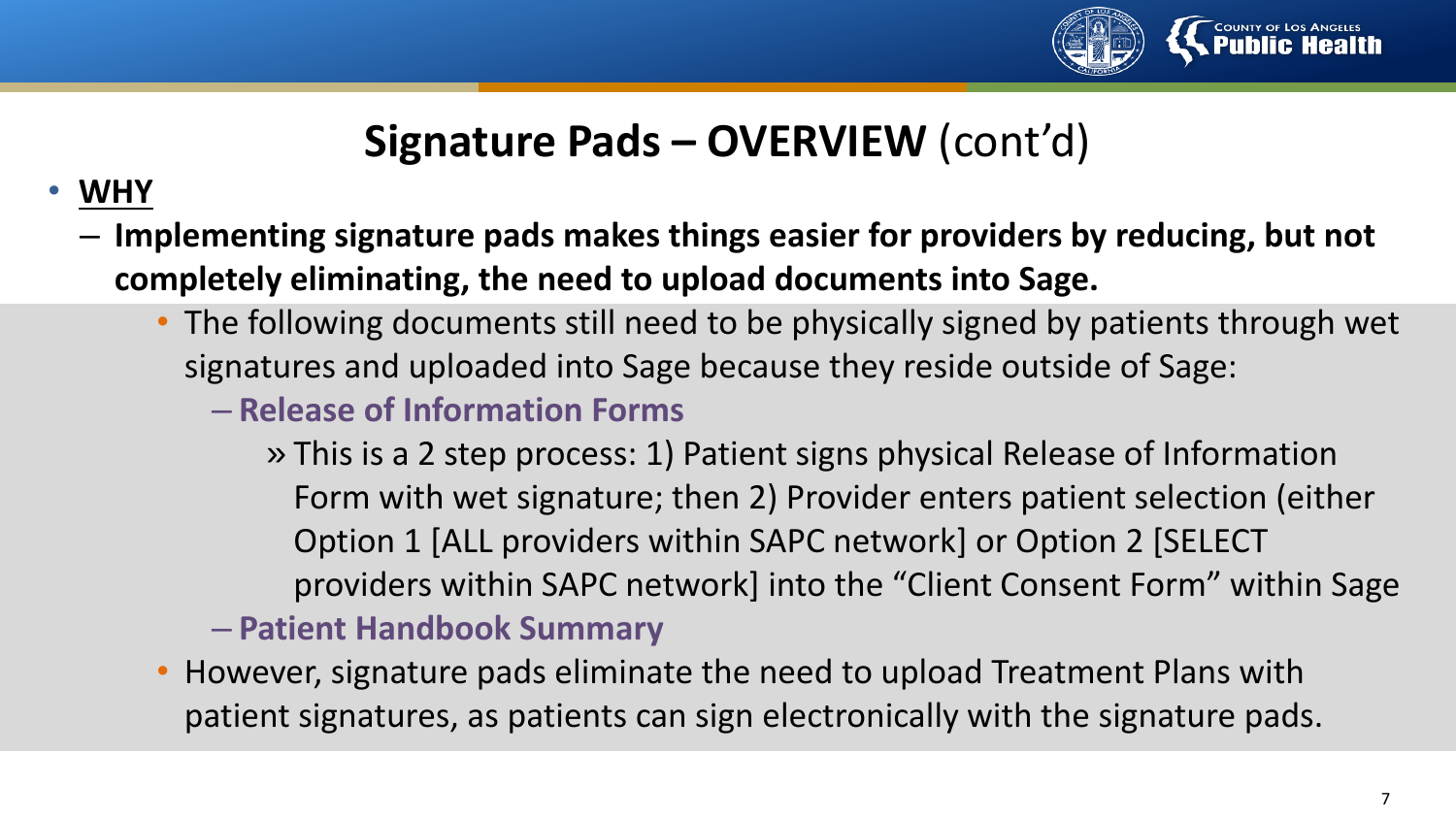

## **Signature Pads – IMPLEMENTATION CONSIDERATIONS**

#### • **Process of Obtaining Signature Pads**

- Providers MUST use funds from SAPC's Capacity Building Initiative to pay for their signature pads as well as necessary software upgrades (e.g., Windows 10).
- Providers should determine, for each of their sites, the number of signature pads they will need and how implementation will impact the workflows of applicable staff, and prepare/train them accordingly.
- Providers will be required to submit a proposal for how they will use their Capacity Building funds. If providers are using Capacity Building funds for signature pads, they will need to submit a proposal to SAPC on how many signature pads they plan on requesting.
- **Important Note**: While SAPC will pay for initial signature pads through its Capacity Building Initiative, future signature pad needs will be the responsibility of providers as an allowable cost.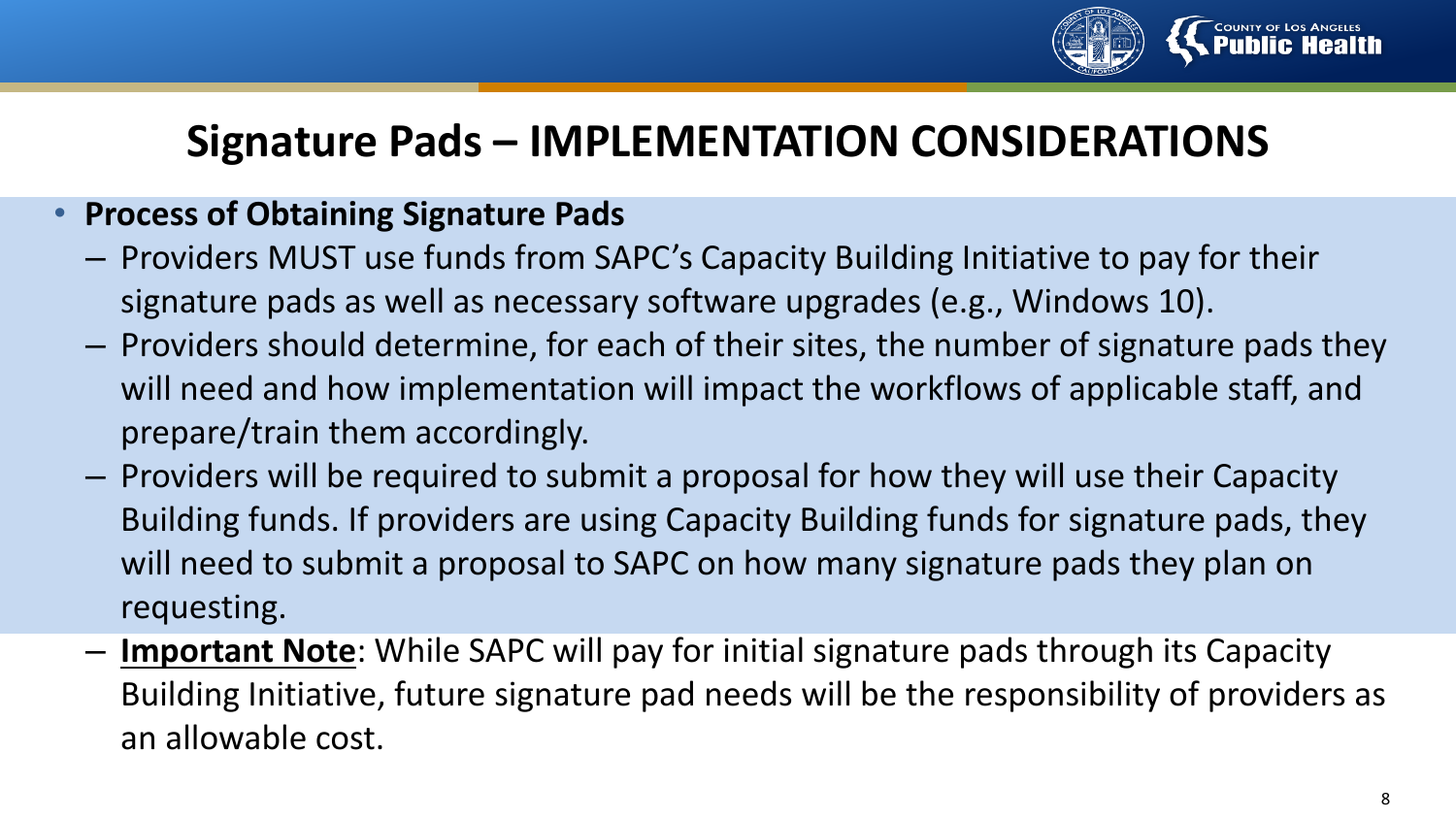

# **Signature Pads – IMPLEMENTATION CONSIDERATIONS** (cont'd)

- **What Signature Pads Will Be Compatible with Sage?**
	- **Topaz® SignatureGem® LCD; Model: T-LBK462-HSB-R** 
		- This specific signature pad is the recommended device providers should purchase and has been confirmed to be compatible with Sage (ProviderConnect).
		- Other types of signature pads CANNOT be guaranteed to be compatible with Sage, so providers who are purchasing signature pads must purchase this model to be assured it will be compatible with Sage.
	- Already have signature pads and wondering if it's compatible? Other signature pads that are compatible with Sage are are follows:
		- Topaz AV Signature Pad Model T-S460-HSB-R
		- Topaz AV Signature Pad Model T-LBK460-HSB-R Sig Lite LCD
		- Topaz AV Signature Pad Model T-LBK462-HSB-R Signature Gem LCD
		- Topaz AV Signature Pad Model T-LBK755-HSB-R Signature Gem LCD
		- Topaz AV Signature Pad Model T-S460BSB-R SigLite

9 **NOTE: These signature pad model compatibilities only pertain to Primary Sage Users. Secondary Sage Users will need to use signature pads that pertain to their hardware and EHRs.**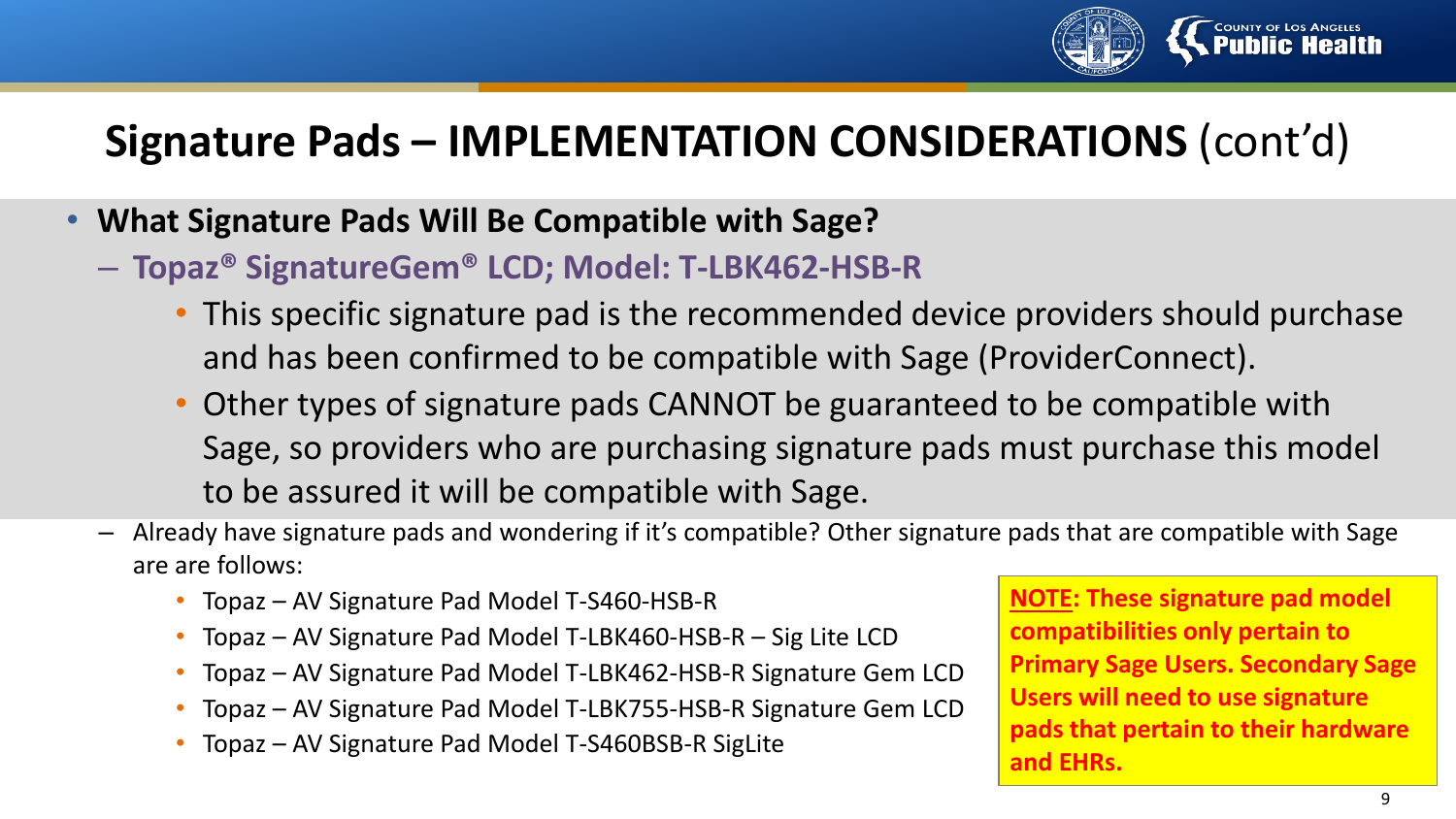

# **Signature Pads – IMPLEMENTATION CONSIDERATIONS** (cont'd)

• **Where Can Providers Purchase the Signature Pads?**

| <b>Vendors</b>                                                       | <b>Contact Info</b>                                                         |
|----------------------------------------------------------------------|-----------------------------------------------------------------------------|
| <b>GST   Golden Star Technology, Inc.</b><br>www.gstes.com           | 12881 166th St.<br>Cerritos, CA 90703<br>562-345-8700                       |
| <b>IMPRES Technology Solutions, Inc.</b><br>www.Imprestechnology.com | 10330 Pioneer Blvd., Ste #280<br>Santa Fe Springs, CA 90670<br>562-298-4030 |
| <b>DI Technology Group, Inc.</b><br>www.dataimpressions.com          | 17418 Studebaker Rd.<br>Cerritos, CA 90703<br>562-207-9050                  |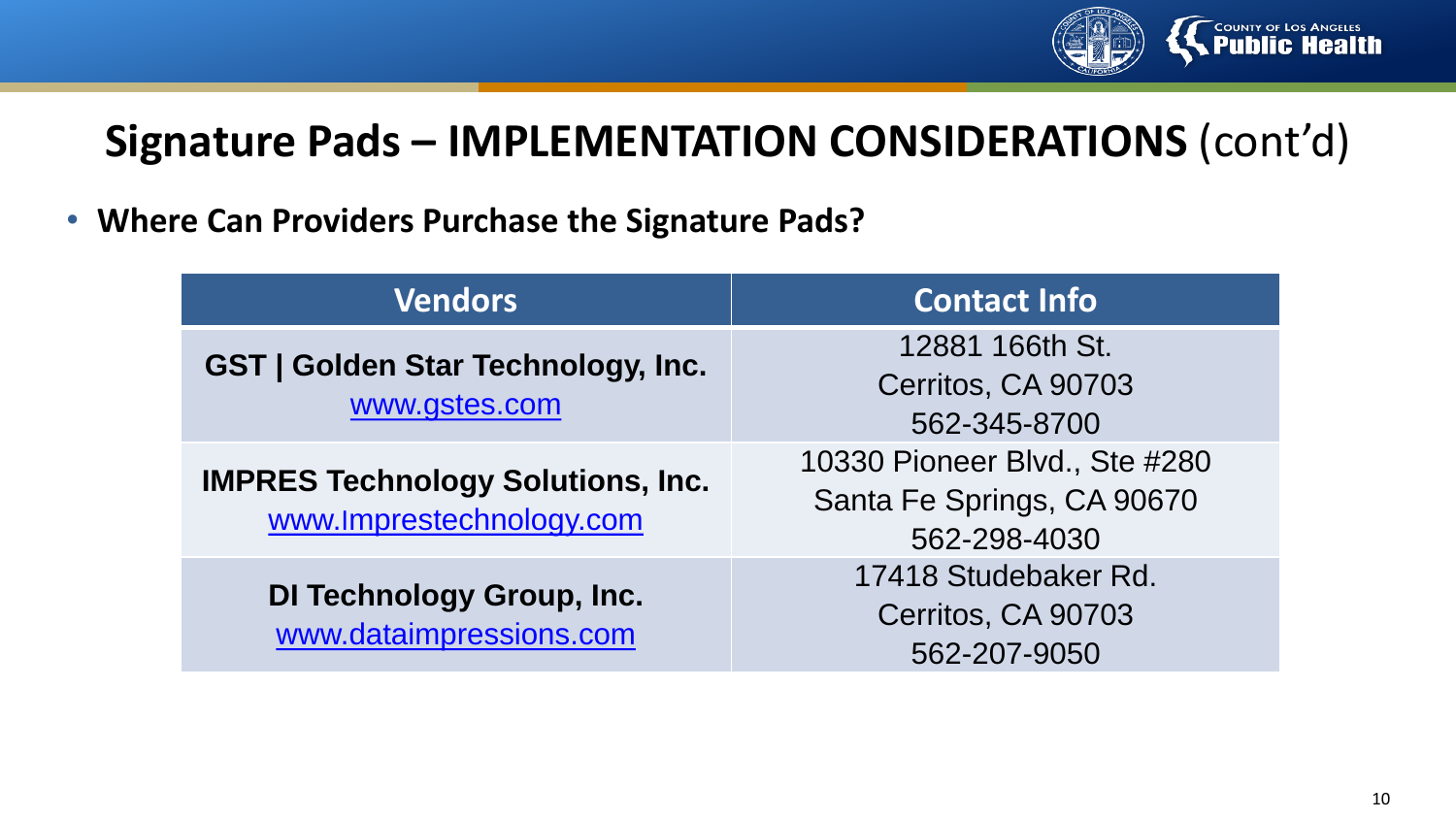

# **Signature Pads – IMPLEMENTATION CONSIDERATIONS** (cont'd)

- **Purchasing**
	- $-$  Signature pad cost  $\rightarrow$  approximately \$320 \$400
	- **Providers MUST use capacity building funds to purchase both signature pads and necessary software upgrades (e.g., upgrading from Windows 7 or 8 to Windows 10)**
- **Training**
	- SAPC and Netsmart are developing a basic training on the use of signature pads, but the use of signature pads will be straightforward and most of the necessary training will be specific to each provider agency site and related to impacts on workflows.
	- Provider agencies will ultimately be responsible for preparing and training their staff on signature pads.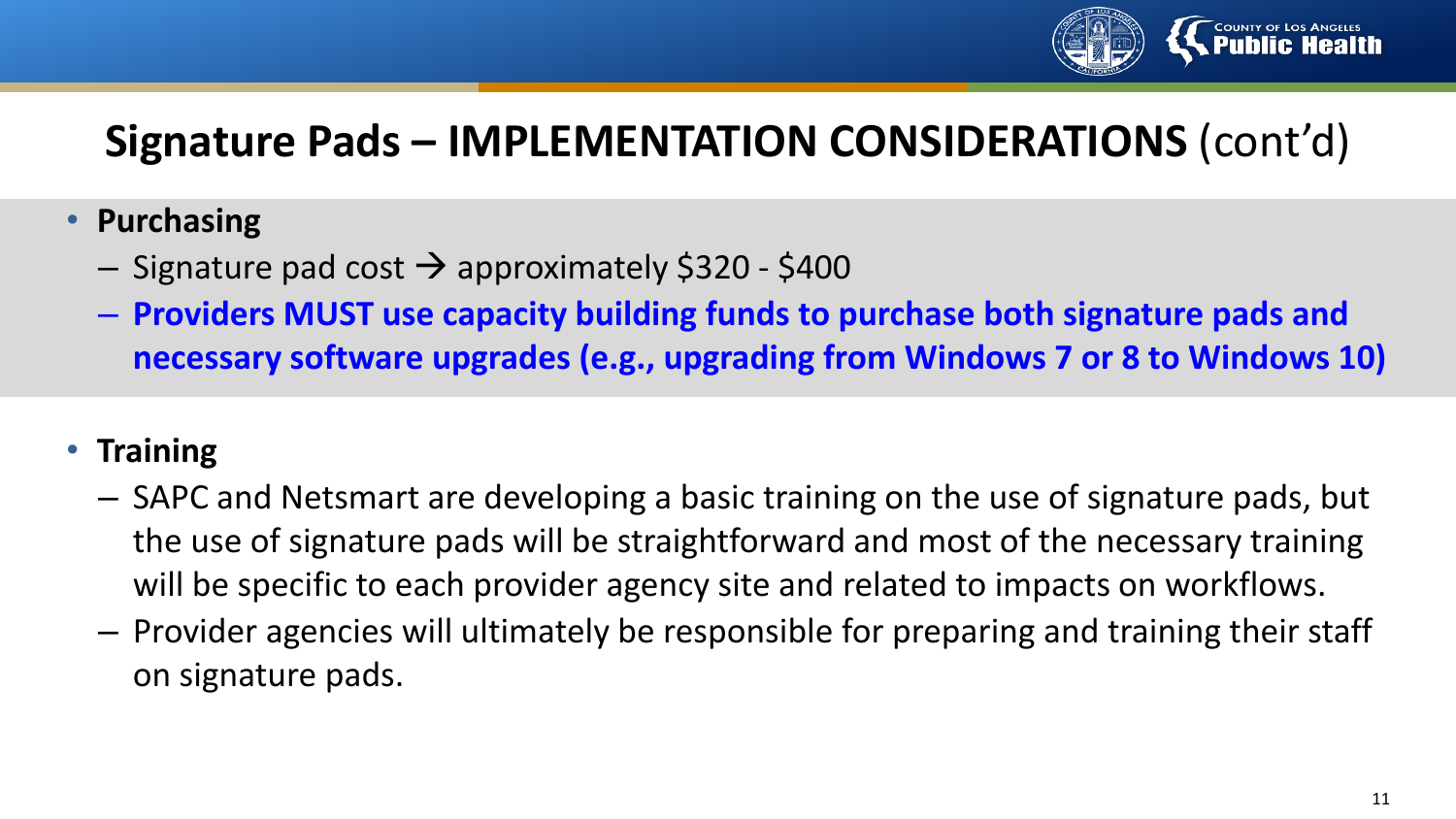

#### **SOFTWARE UPGRADES**

- Windows 10 is an essential software upgrade for providers.
- Although Windows 8 is currently compatible with Sage, it will eventually be phased out and most people and entities (including LA County) are moving to Windows 10.
- **If your agency is not using Windows 10, please consider using funds from this Capacity Building Initiative to pay for this essential software upgrade.**